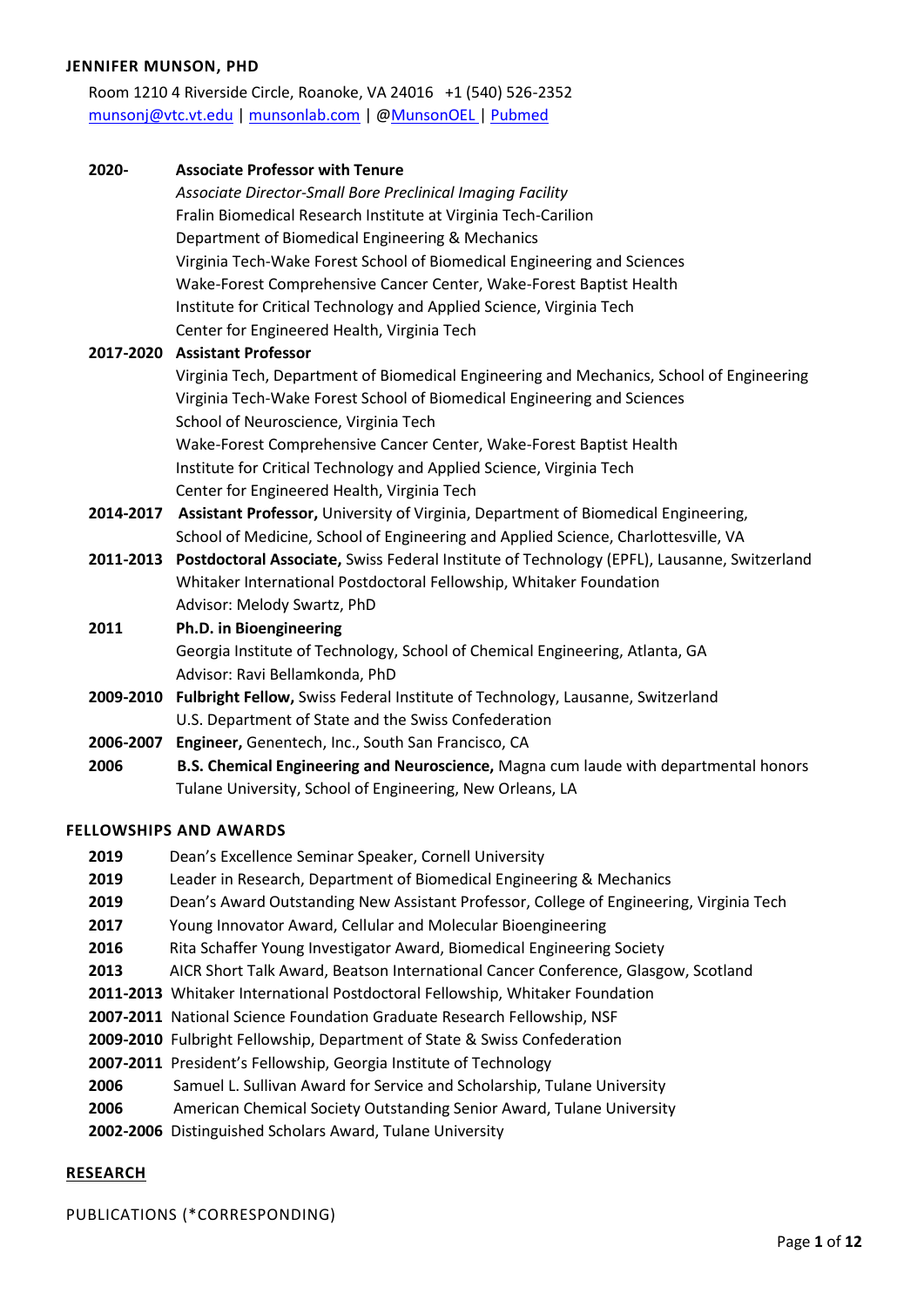- *1.* JA McGuire, JL Monclova, AC Salazar Coaniti, CA Stine, KC Toussaint, **JM Munson**, DA Dillard, R DeVita\*, Tear propagation in vaginal tissue under inflation. *Acta Biomaterialia.127: 193-204..*
- *2.* T MacDonald, J Liu, A Malhotra**, JM Munson**, JC Park, K Wang, B Fei, RV Bellamkonda, JL Arbiser. Liposome-Imipramine Blue Inhibits Sonic Hedgehog Medulloblastoma In Vivo. *Cancers. In press.*
- *3.* KC Chatterjee, N Atay, D Abler, P Sahoo, S Bhargava, RC Rockne, **JM Munson**\*. Utilizing Dynamic Contrast-Enhanced Magnetic Resonance Imaging (DCE-MRI) to Analyze Interstitial Fluid Flow and Transport in Glioblastoma and the Surrounding Parenchyma in Human Patients. *Pharmaceutics*. 13(2): 212.
- *4.* JH Hammel, SR Cook, MC Belanger, **JM Munson**\*, RR Pompano\*. Modeling Immunity in vitro: Slices, chips, and engineered tissues. *Annual Review of Biomedical Engineering*. *23.*
- *5.* LM Roberts, **JM Munson**\*, Modulating microenvironments for treating glioblastoma, *Current Tissue Microenvironment Reports*, (2020) 1-13.
- *6.* CT Curley, BP Mead, N Kim, K Negron, GW Miller, W Garrison, KM Kingsmore**, JM Munson**, A Klibanov, J Soo, J Hanes, RJ Price\*, Blood-brain tumor barrier opening with MR image-guided focused ultrasound augments interstitial flow and facilitates nanoparticle-mediated transfection. *Science Advances*. 6(18): eaay1344 (2020).
- *7.* KT Chatterjee, CM Esparza, JM Munson\*, Measuring, manipulating and modeling fluid flow in the brain. *J Neuroscience Methods.* 333: 108541 (2020). <https://doi.org/10.1016/j.jneumeth.2019.108541>
- *8.* S Galarza, H Kim, NJ Atay, SR Peyton\*, JM Munson\*, 2D or 3D? How in vitro cell motility is conserved across dimensions and predicts in vivo invasion. *Bioengineering & Translational Medicine.* E10148 (2019) DOI: 10.1101/627281.
- *9.* CA Stine, **JM Munson**, Convection enhanced delivery: role of increased interstitial fluid flow. *Frontiers: Oncology*. 9: 966 (2019). DOI: 10.3389/fonc.2019.00966
- *10.* **JM Munson**, Interstitial fluid flow under the microscope: is it a future drug target for high grade brain tumours such as glioblastoma? *Expert Opinion on Therapeutic Targets.* 23(9): 725-728 (2019). DOI: 10.1080/14728222.2019.1647167
- *11.* EA Brooks, S Galarza, MF Gencoglu, RC Cornelison, **JM Munson**, SR Peyton, Applicability of drug response metrics for cancer studies using biomaterials. *Phil Transactions of the Royal Society B*. 374(1779), 20180226 (2019). DOI:10.1101/408583.
- *12.* KM Tate, **JM Munson**, Assessing drug response in engineered neural microenvironments. *Brain Research Bulletin*. 150: 21-34 (2019). DOI: 10.1016/j.brainresbull.2019.04.027
- *13.* S Shim, M Balanger, AR Harris, **JM Munson**, RR Pompano, Two-way communication between ex vivo tissues on a microfluidic chip: application to tumor-lymph node interaction. *Lab on a chip*. 19, 1013-1026 (2019). DOI: 10.1039/C8LC00957K .
- *14.* RC Cornelison, CE Brennan†, KM Kingsmore, **JM Munson\* "**Convective forces increase CXCR4-dependent glioblastoma cell invasion in GL261 murine model" *Scientific Reports, 8* 17057 (2018)**.** DOI: 10.1101/451286
- *15.* S Da Mesquita, A Louveau, A Vaccari, I Smirnov, RC Cornelison, KM Kingsmore, C Contarino, S Onengut-Gumuscu, E Farber, D Raper, KE Viar, W Baker, N Dabhi, G Oliver, S Rich, **JM Munson,** CC Overall, ST Acton, J Kipnis\*, Meningeal lymphatics affect brain perfusion and underlie age-dependent cognitive decline and Alzheimer's pathology. *Nature*. (2018). *COVER.*
- *16.* RC Cornelison, **JM Munson\***. Perspective on Translating Biomaterials Into Glioma Therapy: Lessons From in Vitro Models. Frontiers in materials. 2018 May; 5(27).
- *17.* Kingsmore KM, Vaccari A, Abler D, Cui SX, Epstein FH, RC Rockne, ST Acton, **JM Munson\*** MRI analysis to map interstitial flow in the brain tumor microenvironment. Applied physics letters: Bioengineering. 2, 031905 (2018). Doi : 10.1063/1.5023503. *COVER.*
- *18.* AR Harris, MJ Perez, **JM Munson**. Docetaxel facilitates lymphatic-tumor crosstalk to promote lymphangiogenesis and cancer progression. *BMC Cancer*. 2018 Jul 6;18(1):718. doi: 10.1186/s12885-018- 4619-8. PubMed PMID: 29976154; PubMed Central PMCID: PMC6034223.
- *19.* JX Yuan, AR Harris, **JM Munson** "Assessing multiparametric drug response in tissue engineered tumor microenvironment models" *Methods,* 134-135:20-31 (2017)*.* doi: 10.1016/j.ymeth.2017.12.010.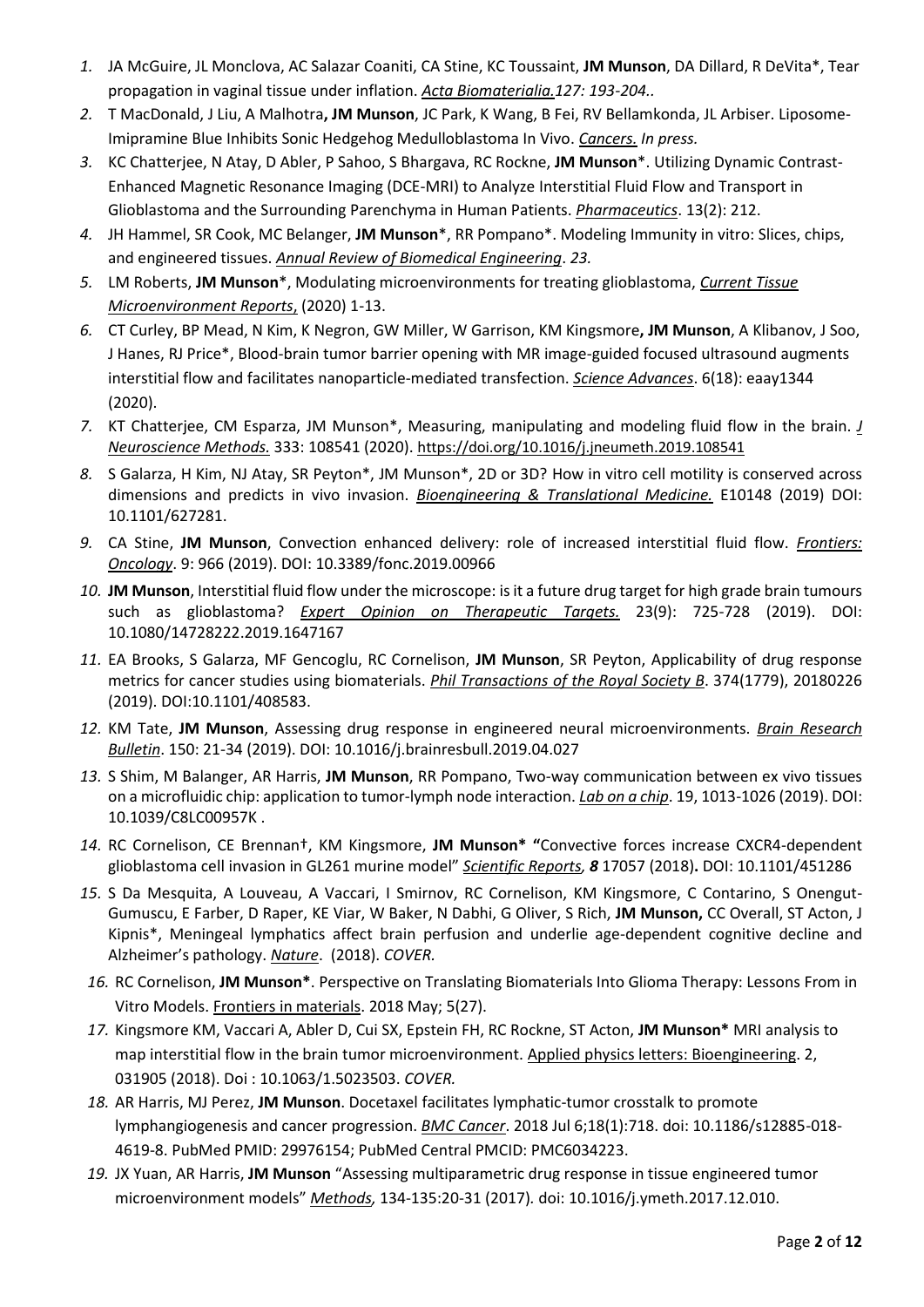- *20.* JX Yuan, **JM Munson**, Quantitative immunohistochemistry of the cellular microenvironment in patient glioblastoma resections, *Journal of Visualized Experiments* 125 (2017). doi: 10.3791/56025.
- *21.* DK Logsdon, GF Beeghly, **JM Munson**, Chemoprotection across the tumor border: cancer cell response to doxorubicin depends on stromal fibroblast ratios and interstitial therapeutic transport, *Cellular Molecular Bioengineering,*1-19 (2017). doi: 10.1007/s12195-017-0498-3.
- *22.* KM Kingsmore, DL Logsdon, BW Purow, **JM Munson**, Interstitial flow differentially increases patient-derived glioma stem cell invasion via CXCR4/CXCL12/CD44-mediated mechanisms, *Integrative Biology.* 8(12):1246- 60 (2016) *.* DOI: 10.1039/c6ib00167j.
- *23.* JX Yuan, FF Bafakih, JW Mandell, BJ Horton, **JM Munson**, Quantitative Analysis of the Cellular Microenvironment of Glioblastoma to Develop Predictive Statistical Models of Overall Survival, *Journal of Neuropathology and Experimental Neurology*. nlw090 (2016)*.* doi:10.1093/jnen/nlw090.
- *24.* BA Corliss, MS Azimi, **JM Munson**, SM Peirce, WL Murfee, Macrophages: An Inflammatory Link between Angiogenesis and Lymphangiogenesis, *Microcirculation.* 23(2): 95-121 (2016). doi: 10.1111/micc.12259.
- *25.* **JM Munson,** AC Shieh, Interstitial fluid flow in cancer: implications for disease progression and treatment, *J Cancer Management and Research,* 6, 317-328 (2014)*.* doi: 10.2147/CMAR.S65444.
- *26.* **JM Munson**, RV Bellamkonda & MA Swartz, Interstitial flow increases glioma invasion via CXCR4-dependent autologous chemotaxis in a 3D microenvironment. *Cancer Research* 73(5): 1536-1546 (2013) doi: 10.1158/0008-5472.CAN-12-2838.
- *27.* **JM Munson**, MY Bonner, L Fried, JL Arbiser, RV Bellamkonda, Identifying new small molecule anti-invasive compounds for glioma treatment. *Cell Cycle* 12 (14):1-10 (2013). doi: 10.4161/cc.25334.
- *28.* BR Roller, **JM Munson**, PA Santangelo, B Brahma, RV Bellamkonda, Evans blue nanocarriers visually demarcate margins of invasive gliomas, *Drug delivery and Translational Research* 5(2): 116-24 (2015). doi: 10.1007/s13346-013-0139-x.
- *29.* **JM Munson**, L Fried, SA Rowson, MY Bonner, L Karumbaiah, B Diaz, SA Courtneidge, UG Knaus, DJ Brat, JL Arbiser, RV Bellamkonda, Anti-invasive adjuvant therapy with Imipramine Blue enhances chemotherapeutic efficacy against glioma. *Science Translational Medicine* 4, 127ra36 (2012). doi: 10.1126/scitranslmed.3003016.
- *30.* IC Clements, **JM Munson** & RV Bellamkonda, "Biomaterials for Neural Engineering," Biomaterials Science. 3 rd ed., Elsevier Press, ed. B Ratner, 2012*.*
- *31.* **JM Munson** & WT Godbey. "Gene Therapy," Biomedical Engineering Handbook: Tissue Engineering and Artificial Organs, 4<sup>th</sup> ed., CRC Press, ed. J. Fisher and A. Mikos, 2006.

# MANUSCRIPTS UNDER REVIEW

- *1.* RT Woodall, P Sahoo, Y Cui, BT Chen, MS Shiroishi, C Lavini, P Frankel, M Gutova, CE Brown, **JM Munson**, RC Rockne\*. Repeatability of tumor perfusion kinetics from DCE-MRI in glioblastoma. *Neuro-oncology advances. Under review.*
- *2.* AR Harris, MS Azimi, R Cornelison, FN Azar, DC Llaneza, M Belanger, A Mathew, Svyatoslav Tkachenko, S Esparza, MJ Perez, CB Rosean, RR Bostic, RC Cornelison, KM Tate, SM Peirce-Cottler, C Paquette, A Mills, CN Landen, J Saucerman, PM Dillon, RR Pompano, MA Rutkowski, **JM Munson**\*. Platinum Chemotherapy induces lymphangiogenesis to prime tissues for tumor metastasis, *Oncogene. Under review.* BioRxiv DOI: 10.1101/781443
- *3.* R. C. Cornelison, J. X. Yuan, K. M. Tate, A. Petrosky, G. F. Beeghly, M. Bloomfield, S. C. Schwager, A. L. Berr, D. Cimini, F. F. Bafakih, J. W. Mandell, B. W. Purow, B. J. Horton, **J.M. Munson**\*. A patient-designed tissueengineered model of the infiltrative glioblastoma microenvironment, *Nature Precision Oncology*. *Under review.* BioRxiv DOI: 10.1101/2020.10.02.322735
- *4.* JE Ortiz-Cardenas, JM Zatorski, A Arneja, AN Montalbine, **JM Munson**, CJ Luckey, RR Pompano\*, In situ photopatterning of cell laden biomaterials for spatially organized 3D cell cultures in a microfluidic chip. *Under review.*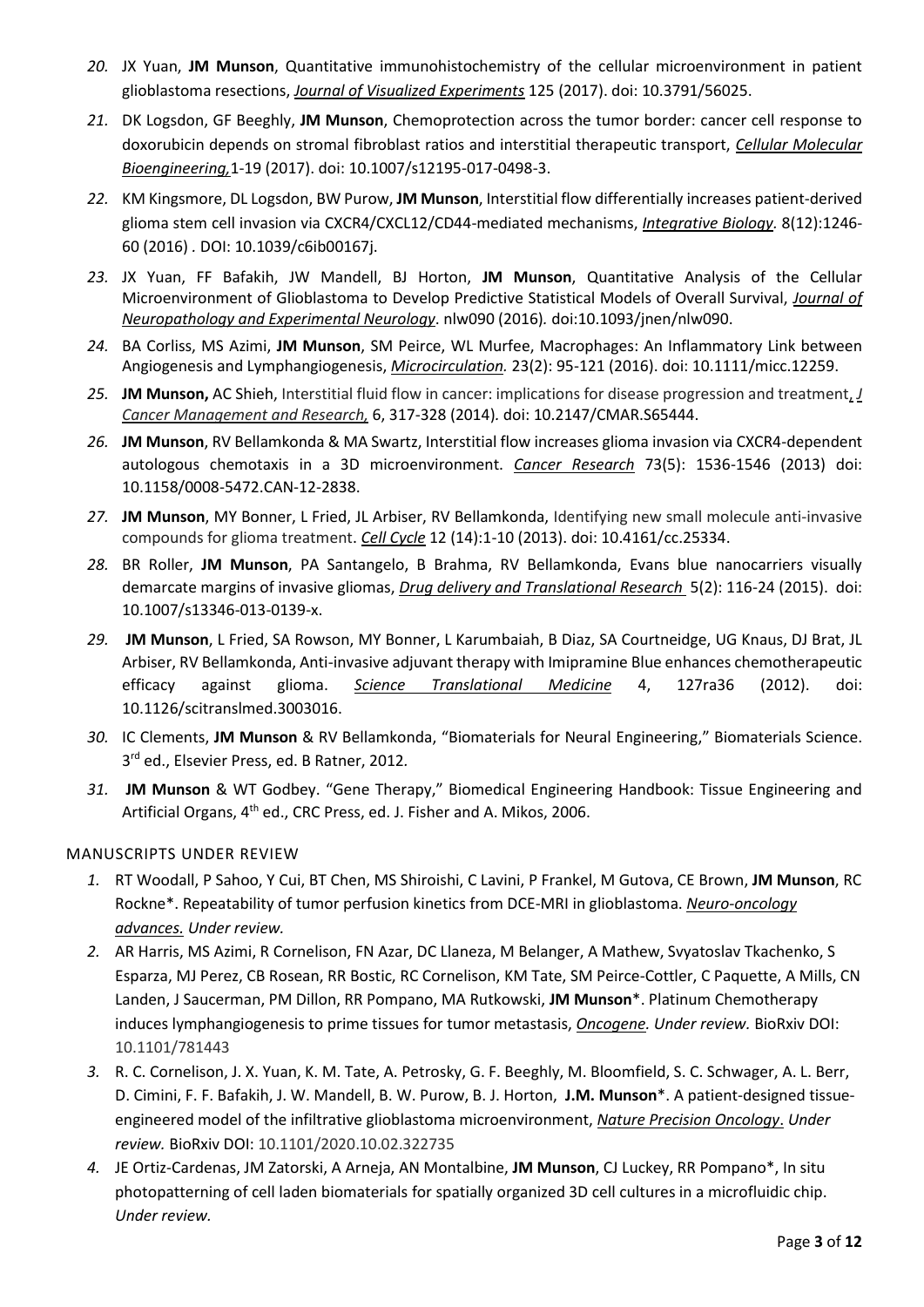- *5.* JH Hammel, SR Cook, JM Zatorski, RR Pompano\*, **JM Munson**\*. In vitro models of the immune system from basic science to screening of therapeutics. *Advanced Drug Delivery Reviews. Under review*
- *6.* O Turk, R Woodall, M Gutova, CE Brown, RR Rockne, **JM Munson**\*. Delivery strategies for cell-based therapies in the brain: overcoming multiple barriers. *Drug Delivery and Translational Research. Under review.*

# PATENT

**JM Munson**, JA Arbiser, RV Bellamkonda, Nanocarrier therapy for treating invasive glioma. US Patent Number PCT/US2010/031914

# CURRENT FUNDING

# **National Cancer Institute R37CA222563 \$2,600,146** 12/15/2017-11/30/2022 **PI:** Interstitial fluid flow regulates glioma cell invasion Originally awarded as an R01 (2017-2022) and converted to an NCI MERIT Award so qualifies for 2 additional years of funding on top of the current funded amount (2022-2024).

**National Institute of Bioimaging and Bioengineering \$2,906,527** 9/17/2019-9/30/2024

**Co-I** (\$890,000 subaward)**:** A spatially organized microphysiological model of a human lymph node

# **REAP \$50,000** 10/1/2020-9/30/2022 **Co-PI (Blaise Costa):** Pharmacological Characterization of NMDA Receptor Modulators Using Engineered Microenvironments Representing Brain Disorders

| National Institute of Neurological Disorders and Stroke R01NS115971-01A1 \$4,147,089 4/1/2021-3/31/2026 |  |  |
|---------------------------------------------------------------------------------------------------------|--|--|
|---------------------------------------------------------------------------------------------------------|--|--|

**Co-PI (Russell Rockne, Christine Brown)**: The impact of interstitial fluid flow on CAR T cell trafficking, distribution, and efficacy

| National Institute on Aging R01 AG071661-01<br>\$3.569.118      | 5/1/2021-4/30/2026 |
|-----------------------------------------------------------------|--------------------|
| PI: Interstitial fluid flow in Alzheimer's Disease Progression  |                    |
| Ivy Foundation Emerging Leaders Award<br>\$500,000              | 7/1/2021-6/30/2023 |
| PI: Patient specific therapies based on interstitial fluid flow |                    |

# **Lipedema Foundation \$250,000** 10/1/2021-9/30/2023

**Co-PI (Evangelia Bellas):** Characterization of biotransport through engineered lipedemic tissues

# PENDING FUNDING

| <b>COMPLETED FUNDING</b>                                                                                                                                                                        |                      |
|-------------------------------------------------------------------------------------------------------------------------------------------------------------------------------------------------|----------------------|
| National Institute of Aging R37CA222563S2 \$390,720<br>PI: Interstitial fluid flow in Alzheimer's Progression                                                                                   | 8/1/2019-11/30/2020  |
|                                                                                                                                                                                                 |                      |
| Center for Engineered Health, ICTAS, Virginia Tech \$15,000<br>PI: Biophysical outcomes of radiation treatment in glioblastoma                                                                  | 10/15/2019-6/1/2020  |
| VT Provost Office New Faculty Mentoring Grant \$1,500                                                                                                                                           | 2018-2020            |
| PI: Attendance at Faculty Leadership Program, Boston, MA                                                                                                                                        |                      |
| School of Medicine Research and Development \$25,000<br>PI: An in vitro model of the glioblastoma-neural interface                                                                              | 6/1/2016-5/31/2017   |
| Cancer Center Transdisciplinary Project Award (University of Virginia) \$100,000<br>Co-PI (Janet Cross): An engineered model of the premetastatic niche for mechanistic and therapeutic studies | 12/1/2014-11/30/2016 |

**American Cancer Society- Institutional Research Grant (ACS/University of Virginia) \$25,000** 12/2014-12/2015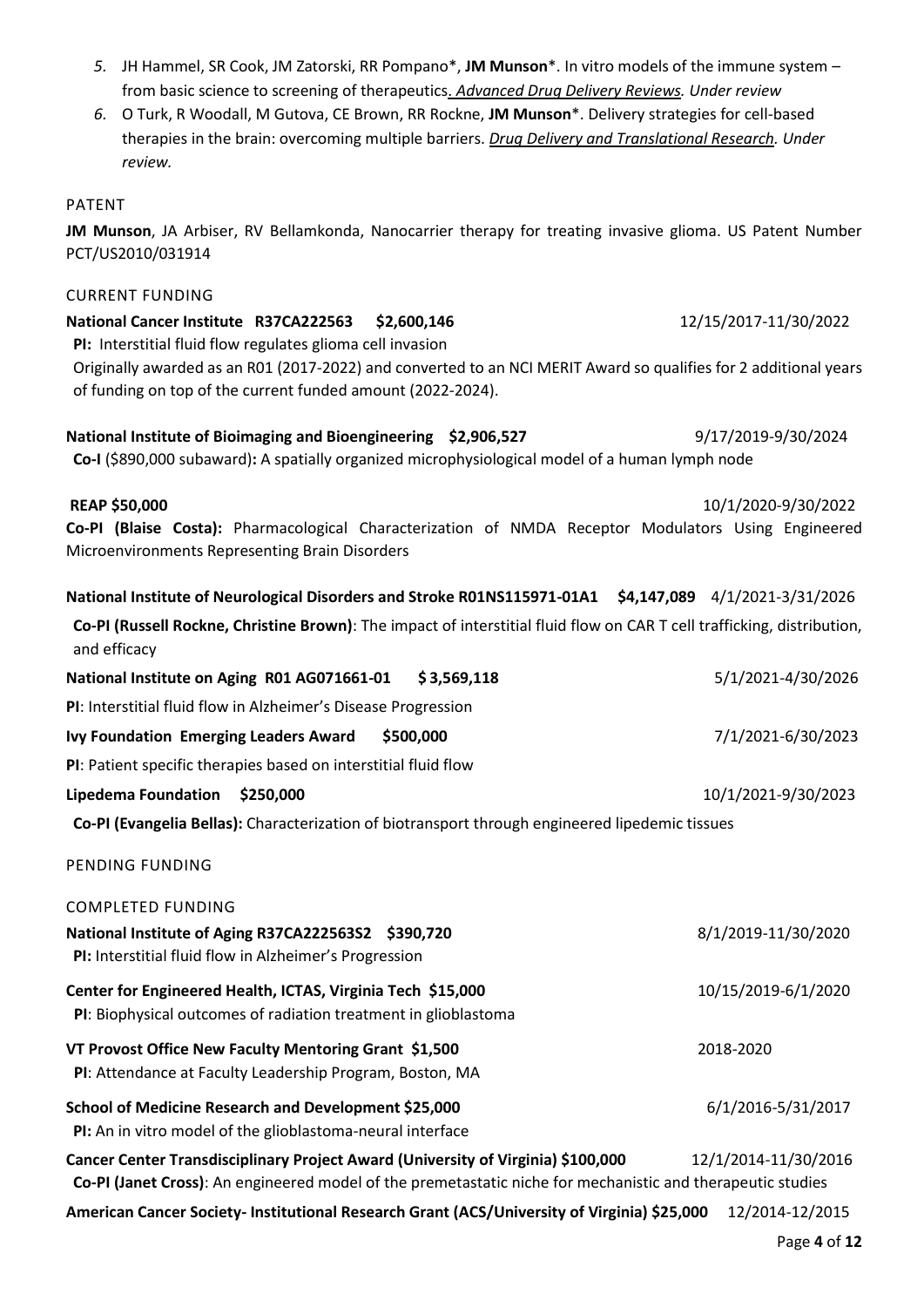**PI**: The Role of Interstitial Flow in Glioma Progression and Therapeutic Response

# **Coulter Foundation (University of Virginia) \$140,000** 7/1/2014-6/30/2016

**PI**: Screening system and decision-making strategy for brain cancer therapeutic intervention

# **Cancer Center Transdisciplinary Project Award (University of Virginia) \$100,000** 11/1/2014-10/31/2015

**Co-I**: Targeting radiation resistance in glioma

# INVITED TALKS

**2021:** Mid-career biomechanics symposium, University of Florida **2020:** World Congress of Biomaterials, Glasgow, Scotland (cancelled) **2020:** University of Minnesota, Department of Biomedical Engineering, Mpls, MN **2019:** City College New York Department of Biomedical Engineering, NY, NY **2019**: Cornell University Department of Biomedical Engineering, Ithaca, NY **2019**: Renssaeler Polytechnic Institute Department of Biomedical Engineering, Troy, NY **2019:** University of Arkansas Department of Biomedical Engineering, Fayetteville, AR **2019:** Society of Neuro-Oncology SCIDOT Annual Meeting, Phoenix, AZ **2019**: NAVBO Vascular Biology, Pacific Grove, CA **2019**: Society for Biological Engineering Bioengineering and Translational Medicine, Durham, NC **2019:** Cancer and Cognition Group, Wake Forest School of Medicine, Winston-Salem **2019:** Molecular Cellular Biology Program, University of Massachusetts-Amherst **2018:** Computational Tissue Engineering Graduate Program, Virginia Tech, Blacksburg, VA **2018:** Wake Forest Comprehensive Cancer Center, Winston-Salem, NC **2018:** Biomedical Engineering Society Annual Meeting, Imaging and Instrumentation, Atlanta, GA 2018: 6<sup>th</sup> International Conference on Glial Biology in Medicine, Roanoke, VA **2018:** World Congress of Biomechanics, Brain Biotransport, Dublin, Ireland **2018:** Biotechnology Educators Conference, Biocomplexity Institute, Virginia Tech, Blacksburg, VA **2018:** City of Hope Cancer Center, Los Angeles, CA **2017:** Cellular and Molecular Bioengineering Young Innovators, BMES Annual Meeting, Phoenix, AZ **2017:** Virginia Tech Department of Biomedical Engineering & Mechanics, Blacksburg VA **2017:** Columbia University Department of Biomedical Engineering, New York, NY **2017:** University of Michigan, Department of Biomedical Engineering, Ann Arbor, MI **2016:** Biomedical Engineering Society Rita Schaffer Award Presentation, Minneapolis, MN **2016:** University of Virginia, Department of Pathology, Charlottesville, VA **2016:** University of Virginia, Department of Hematology/Oncology, Charlottesville, VA **2015:** University of California San Francisco Cancer Center, San Francisco ,CA **2015:** Virginia Commonwealth University Department of Chemical Engineering, Richmond, VA **2014:** University of Virginia, Department of Neuroscience, Charlottesville, VA **2014:** University of Virginia Cancer Center, Charlottesville, VA **2014:** World Congress of Biomechanics, Boston ,VA

# CONFERENCE PRESENTATIONS (PRESENTER; †UNDERGRADUATE AUTHOR)

- 1. N Atay, RC Cornelison, JX Yuan, **JM Munson**, The effect of interstitial fluid flow and astrocytes / microglia on invasion, proliferation and stemness of patient-derived glioma stem cells, Society for Neuro-Oncology Annual Meeting, Virtual, November 2020.
- 2. CM Esparza, LM Roberts, S Kancherla, RC Cornelison, **JM Munson**, The relationship between interstitial fluid flow and vasculature in murine tumors, BMES Annual Meeting, Virtual, October 2020
- 3. KT Chatterjee, DA Abler, RC Rockne, **JM Munson**, Magnetic Resonance Imaging And Analysis Of Interstitial Fluid Flow In Preclinical And Clinical Glioblastoma, Summer Biomechanics, Bioengineering and Biotransport Conference, Virtual, June 2020.
- 4. RC Cornelison, AR Petrosky, KM Tate, **JM Munson**, Glial Cells React to Heightened Fluid Forces By Upregulating Sphingosine-1-Phosphate Receptor 3, Summer Biomechanics, Bioengineering and Biotransport Conference, Virtual, June 2020.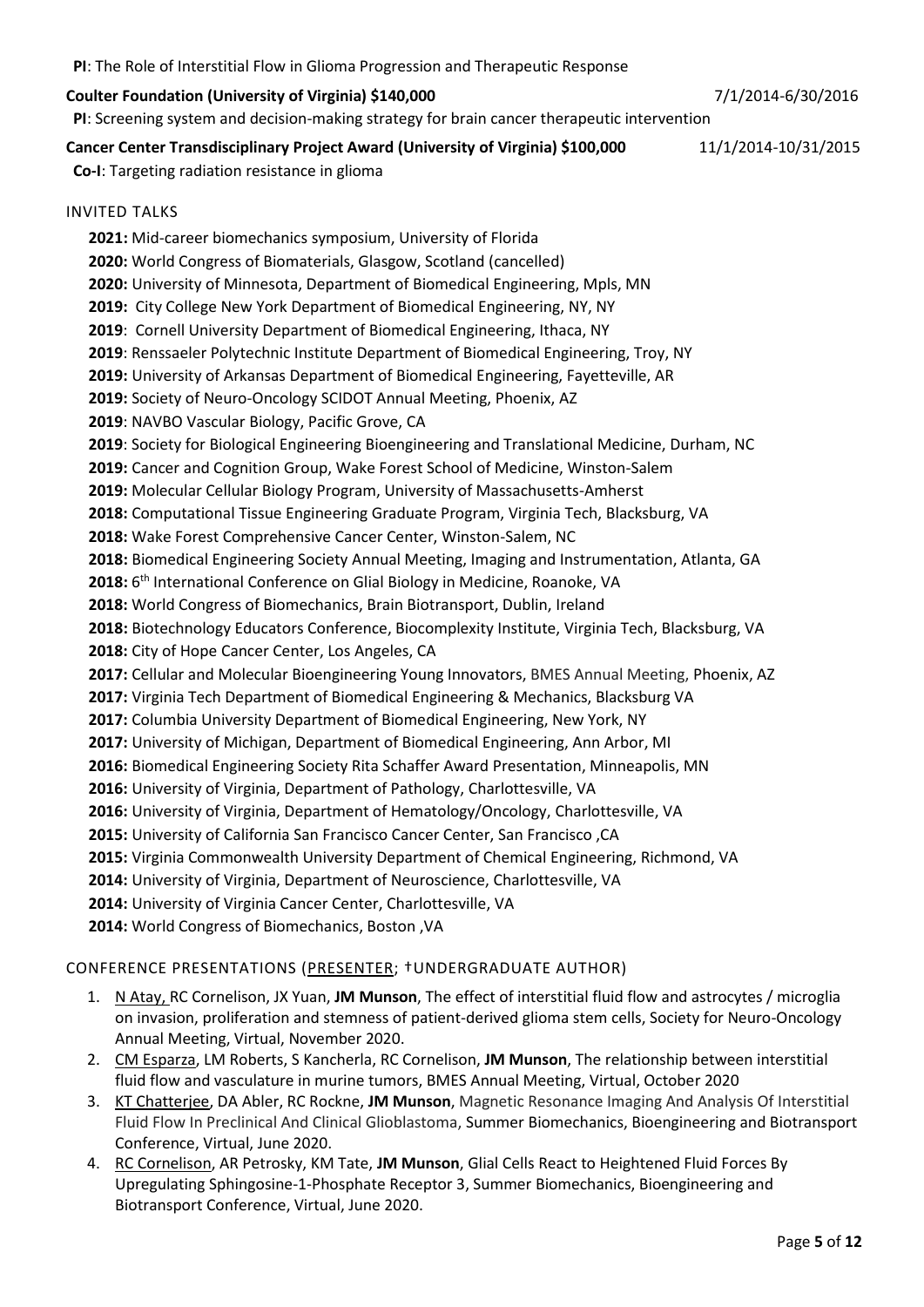- 5. CA Stine, **JM Munson**, Autologous CXCL12 gradient formation around single cells in the glioma microenvironment, Cancer Researchers UK-American Association for Cancer Researchers Joint Conference: Engineering and Physical Sciences in Oncology, London, England, October 2019.
- 6. AR Petrosky†, RC Cornelison, **JM Munson**, Effect of Interstitial Fluid Flow and Shear Stress on Glial Activation and S1P3 Expression, Biomedical Engineering Society Annual Meeting, Philadelphia, PA, October 2019.
- 7. CA Esparza, LM Roberts, RC Cornelison, **JM Munson** Changes in Blood Vasculature in response to overexpression of VEGFC in a murine model of glioma, NAVBO, Monterrey, CA, October 2019.
- 8. KM Tate, RC Cornelison, **JM Munso**n, Investigating S1PR3-mediated glioblastoma invasion mechanisms using 3D hydrogel - tissue model, Society for Neuro-Oncology Annual Meeting, November 2019.
- 9. **JM Munson,** Interstitial fluid flow in glioma motility and the microenvironment, Gordon Research Conference Physics of Cancer, Galveston, TX, 2019. Poster
- 10. **JM Munson,** Interstitial fluid flow defines features of the glioma microenvironment, Society for Neurooncology Annual Meeting, New Orleans, LA, 2018. Poster
- 11. RC Cornelison, JX Yuan, KM Kingsmore, CE Brennan†, **JM Munson**, Interstitial flow stimulates glial cells to promote glioma invasion: Implications for glioma therapy, BMES Annual Meeting, Atlanta, USA, 2018. Podium
- 12. **JM Munson**, SR Peyton, J Field 2D or not 2D: whether to culture MDAMB231 in the third dimension, BMES Annual Meeting, Atlanta, USA, 2018. Poster.
- 13. S Shim, AR Harris, **JM Munson**, RR Pompano, Microfluidic Device for Two-Way Tumor-Lymph Node Communication, BMES Annual Meeting, Atlanta, USA 2018.
- 14. CA Stine, KM Kingsmore, **JM Munson**, Design of an adapter for high-throughput interrogation of multiple interstitial flow velocities, BMES Annual Meeting, Atlanta USA 2018.
- 15. **JM Munson**, KM Kingsmore, Use of MRI to measure and map interstitial fluid flow in the glioma microenvironment: correlation to anatomical and histological features, BMES Annual Meeting, Atlanta, USA 2018.
- 16. KM Kingsmore, **JM Munson,** Quantifying interstitial fluid flow in glioblastoma using dynamic contrast enhanced MRI, Society for Neuro-oncology Annual Meeting, San Francisco, USA, 2017. Podium and poster.
- 17. RC Cornelison, JX Yuan, CE Brennan†, **JM Munson**, Shear stress and interstitial fluid flow modulate glial cellmediated chemotaxis of glioma, Society for Neuro-oncology Annual Meeting, San Francisco, USA, 2017. Poster.
- 18.**JM Munson**, CMBE Young Innovator Award: Chemoprotection Across the Tumor Border: Cancer Cell Response to Doxorubicin Depends on Stromal Fibroblast Ratios and Interstitial Therapeutic Transport, BMES, Phoenix, USA, 2017. Podium invited.
- 19.JX Yuan, RC Cornelison, BW Purow, BJ Horton, **JM Munson**, A patient-designed glioblastoma microenvironment model to examine therapeutic response., BMES Phoenix, USA, 2017. Podium.
- 20.LS Sequeira†, JX Yuan, DK Logsdon, **JM Munson**, Agent-based modeling of the glioblastoma tumor microenvironment, BMES, Phoenix, USA, 2017. Poster, undergraduate.
- 21.GF Beeghly†, C Thomas†, JX Yuan, AR Harris, **JM Munson**, Engineering patient-driven models to examine breast cancer cell behavior after metastasis to the brain, BMES, Phoenix, USA, 2017. Poster, undergraduate.
- 22.**JM Munson**, Tissue engineered models for therapeutic testing, Virginia Nanosymposium, Charlottesville, USA, 2017. Oral Presentation.
- 23.RC Cornelison, JX Yuan, BJ Horton, **JM Munson**, Glial cell analysis in the brain tumor microenvironment elucidates contributions to glioblastoma patient progression, Summer Biomechanics, Bioengineering, and Biotransport Conference, Tucson, USA, 2017. Podium.
- 24.**JM Munson**, Rita Schaffer Award: Interstitial flow in the glioma microenvironment, BMES, Minneapolis, USA, 2016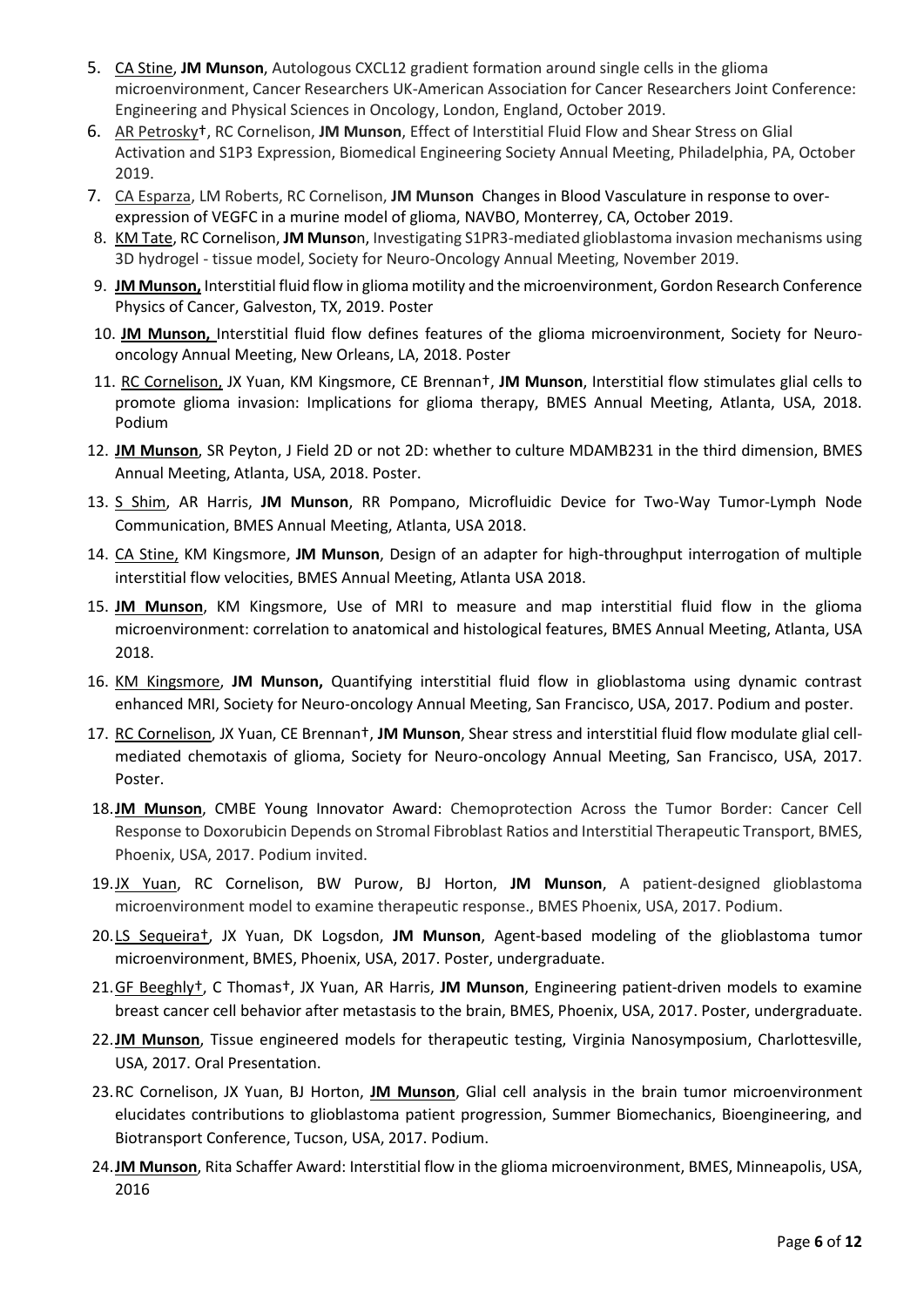- 25. RC Cornelison, KM Kingsmore, CE Brennan†, **JM Munson,** Invasion of GL261 Cancer Cells In Vivo is Regulated by Interstitial Flow and Depends on CXCR4 Signaling, BMES, Minneapolis, USA, 2016. Poster
- 26. MJ Perez, JV Cross, **JM Munson**, Flow Response of Myeloid-Derived Suppressor Cells in the Breast Tumor Microenvironment, BMES, Minneapolis, USA, 2016.
- 27.JX Yuan**, JM Munson,** Recapitulating the glioblastoma tumor microenvironment in a physiologically-relevant in vitro model, EACR Goodbye Flat Biology, Berlin, Germany, 2016, Poster. *Top rated abstract.*
- 28.KM Kingsmore, **JM Munson**, Interstitial flow increases patient-derived glioma stem cell invasion via CXCR4, CXCL12, and CD44-mediated mechanisms in distinctive cell populations, AACR-Engineering and Physical Sciences in Oncology, Boston, 2016, Poster.
- 29. RC Cornelison, KM Kingsmore, JX Yuan, BW Purow, **JM Munson**, Interactions of interstitial flow with the glioma microenvironment, Central Virginia Society for Neuroscience Meeting, Charlottesville, USA, 2016
- 30. AR Harris, **JM Munson,** Lymphatics in triple-negative breast cancer: contribution to chemotherapeutic efficacy in vitro and in vivo, AACR-Tumor Microenvironment Meeting, San Diego, CA, 2016. Poster
- 31. JX Yuan, KM Kingsmore, AS Berr†, **JM Munson,** Use of a patient-derived 3D glioblastoma model to assess the effect of microenvironmental factors on cancer invasion and response to radiotherapy, Biomedical Engineering Society Annual Meeting, Tampa, USA, 2015. Poster
- 32.KM Kingsmore, SX Cui, FH Epstein, **JM Munson**, Role of Interstitial Flow in Glioma Microenvironment as Assessed by Dynamic Contrast Enhanced MRI, Biomedical Engineering Society Annual Meeting, Tampa, USA, 2015. Poster
- 33.JX Yuan, FF Bafakih, BW Purow, **JM Munson**, Rational design of a 3D brain cancer model, Biomedical Engineering Society Annual Meeting, Tampa, USA, 2015. Podium Presentation
- 34.KM Kingsmore, JX Yuan, **JM Munson**, Interstitial flow and invasion response of human glioma stem cells in a physiologically relevant microenvironment. Beatson International Cancer Conference, Glasgow, UK, 2015. Oral presentation and poster
- 35. **JM Munson**, MAS Broggi IM Van Mier, MA Swartz, Lymphatic induced stromal activation identified in a 3D in vitro co-culture breast cancer model translates to similar findings in vivo using mouse models, Biomedical Engineering Society Annual Meeting, Tampa, 2015. Podium Presentation
- 36. JX Yuan, FF Bafakih, JW Mandell, **JM Munson**, Features of the cellular and extracellular microenvironment correlate with glioblastoma patient survival, American Association of Neuro-pathologists Annual Meeting, Denver, USA, 2015. Poster
- 37.AS Berr†, OC Cossio†, **JM Munson** Glioma Stem Cells Respond Differentially to Treatment in Tissue Engineered Brain Tumor Microenvironments. Biomedical Engineering Society Annual Meeting, San Antonio, USA, 2014. Poster
- 38.**JM Munson** Lymphatics and interstitial flow involvement in stromal activation: implications for therapy, World Congress of Biomechanics, Boston, MA, USA, 2014. Podium Presentation

# *Pre-2014*

- 39.**JM Munson,** MA Swartz, Cancer lymphangiogenesis contributes to fibroblast activation via TGFβ production by lymphatics, Beatson International Cancer Conference, Glasgow, Scotland, 2013. Podium presentation
- 40.**JM Munson**, MA Swartz, Lymphatic endothelial cell-induced stromal stiffening caused by activation of fibroblasts in the tumor microenvironment, Cold Spring Harbor Asia/International Cancer Microenvironment Society Joint Conference on Tumor Microenvironment, Suzhou, China, 2012. Poster
- 41.**JM Munson,** VC Weaver, MA Swartz, Immunomodulation by biomechanical factors of the tumor stroma, Biomedical Engineering Society Annual Meeting, Atlanta, GA, 2012. Poster
- 42.T MacDonald, J Liu, **JM Munson**, J Park, K Wang, B Fei, R Bellamkonda, J Arbiser, The application of nanoparticle liposome-imipramine blue in the treatment of medulloblastoma in the SmoA1 transgenic mice,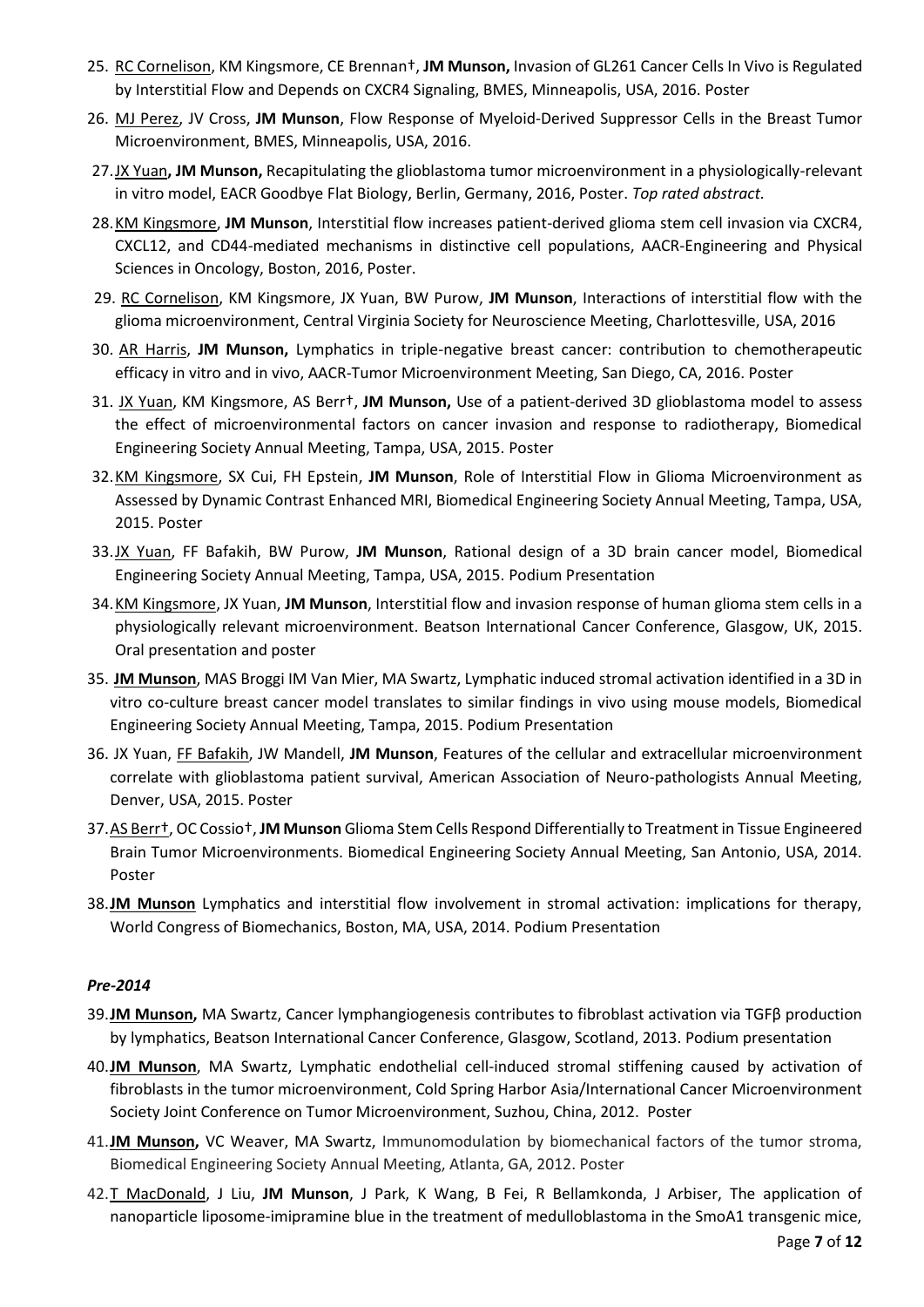Society for Neuro-oncology Annual Meeting, Toronto, ON 2012. (Published in *Neuro-oncology* **14(s1):**i82 i105). Poster

- 43.**JM Munson**, RK Khan, JL Arbiser, RV Bellamkonda, Imipramine Blue-Doxorubicin Co-Loaded Nanoparticles Increase Survival In Glioblastoma Over Doxorubicin Alone In a Single Treatment, American Institute of Chemical Engineers National Meeting, Minneapolis, MN 2011.
- 44.**JM Munson**, RV Bellamkonda, MA Swartz, Interstitial flow increases glioma cell migration via CXCR4/CXCL12 mediated autologous chemotaxis, American Institute of Chemical Engineers National Meeting, Minneapolis, MN, 2011.
- 45.**JM Munson**, RK Khan, SA Alkindi, RV Bellamkonda, Treatment of glioblastoma with co-loaded nanocarriers yields increased survival, Biomedical Engineering Society Annual Meeting, Hartford, CT, 2011.
- 46.**JM Munson**, R Machaidze, M Kaluzova, R Bellamkonda, CG Hadjipanayis, Use of doxorubicin and doxorubicin/imipramine blue coloaded nanoparticles yields survival in aggressive human glioblastoma in mice, Society for Neuro-oncology Annual Meeting, Anaheim, CA 2011. (Published in *Neuro-oncology* **13**:S3, CB-45)
- 47. BT Roller, **JM Munson**, B Brahma, RV Bellamkonda, Nanocarrier encapsulated visible dye for intraoperative brain tumor border delineation in an invasive glioblastoma model, Pediatric Technology & Surgery Research Forum Atlanta, GA, 2011
- 48.**JM Munson**, L Fried, JL Arbiser, RV Bellamkonda, Novel nano-encapsulated compound, Imipramine Blue, halts brain tumor invasion in vitro and in vivo, Georgia Life Science Summit, Atlanta, GA 2010.
- 49.**JM Munson**, U Haessler, RV Bellamkonda, MA Swartz, Interstitial fluid flow increases glioma invasion via a CXCR4-dependent mechanism, Society for Neuroscience Annual Meeting, San Diego, CA 2010.
- 50.**JM Munson**, JA Arbiser, RV Bellamkonda Liposome-encapsulated Imipramine Blue halts glioma invasion *in vivo,* Biomedical Engineering Society Annual Meeting, Austin, TX 2010.
- 51.**JM Munson**, L Fried, JA Arbiser, RV Bellamkonda Novel nanoparticle-delivered compound, Imipramine Blue, halts glioma invasion by affecting actin dynamics, American Assoc. for Cancer Researchers Annual Meeting, Washington, DC 2010.
- 52.**JM Munson**, E De Hitta, RK Khan, L Fried, JA Arbiser, RV Bellamkonda Nanocarriers for treatment of invasive glioma, Society for Biomaterials Annual Meeting, San Antonio, TX 2009.
- *53.***JM Munson**, W Hsu, Characterization of TubeSpin system for CHO culture, American Institute of Chemical Engineers National Meeting, San Francisco, CA 2006.

# MEDIA COVERAGE

- "UVA Team wins \$3.4 million NIH grant to develop mini-lymph node model" [UVAToday](https://news.virginia.edu/content/uva-team-wins-34-million-nih-grant-develop-mini-lymph-node-model) 10/2019
- " "Collaborative grant takes on brain cancer cell invasion" [VTNews](https://vtnews.vt.edu/articles/2018/01/collaborative-grant-brain-cancer-cell-invasion.html) 1/2018 o NPR Affiliate Roanoke: [link](http://wvtf.org/post/vt-leads-glioblastoma-study)
- " "Study identifies possible treatment target for Alzheimer's, age-related cognitive decline" [VTNews,](https://vtnews.vt.edu/articles/2018/07/drainage-brain-treatment-Alzheimer) 7/2018.
- "A First Look at Interstitial Fluid Flow in the Brain" American [Institute of Physics,](https://publishing.aip.org/publishing/journal-highlights/first-look-interstitial-fluid-flow-brain) 7/2018.
- "Potential new treatment for deadliest brain diseases" NPR Affiliate Roanoke: [link](http://www.wvtf.org/post/potential-new-treatment-deadliest-brain-diseases#stream/0)
- Covers :

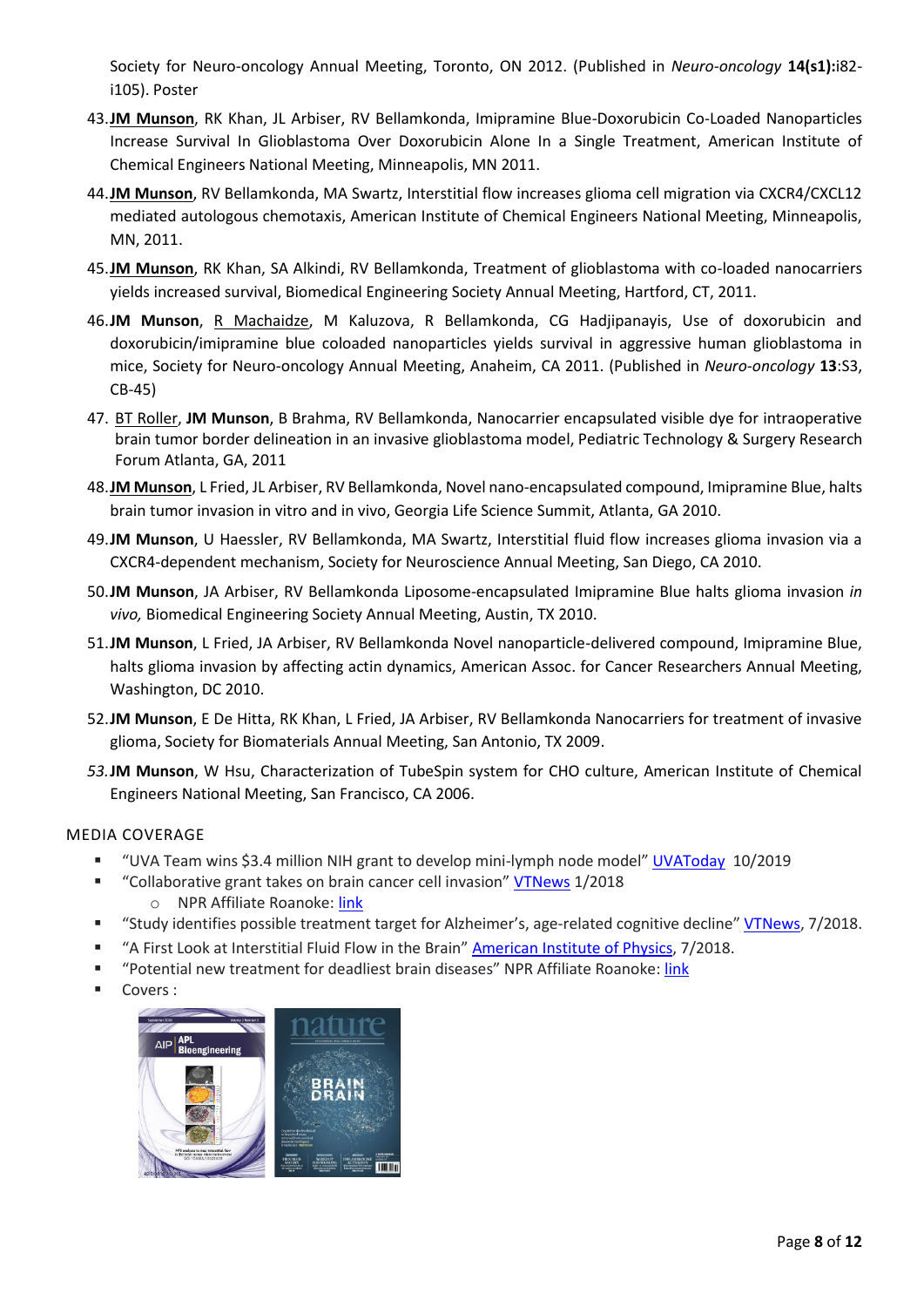# **TEACHING AND MENTORSHIP**

#### COURSES

- **Instructor:** Graduate Seminar, Virginia Tech, Fall 2018-Spring 2020
- **Instructor:** Advanced Biological Transport, Virginia Tech, Fall 2018
- **Instructor:** Biotransport, University of Virginia, Spring 2017
- **Co-Instructor:** Integrative Design and Experimental Analysis Lab, University of Virginia, Spring 2015, 2016
- **Instructor:** Tissue Engineering, University of Virginia, Spring 2014, 2015, Fall 2016
- **Instructor:** Current Topics in Cancer Bioengineering, EPFL, School of life sciences, Spring 2013
- **Co-Instructor:** Intro to Chemical Processes, Georgia Tech, School of Chemical & Biomolecular Engineering, Spring 2011

#### PEDAGOGY

- **Attendee:** Course Design Institute, Teaching Resource Center, University of Virginia, June 2014
- **Tech to Teaching Certificate,** Center for enhancement of teaching and learning, Georgia Tech, 2011
- **Attendee:** Graduate Research Groups NSF-Sponsored Workshop, Arlington, VA, 2011
- **JM Munson**, LJ Taite, C Sievers, Technical writing as a tool to promote conceptual understanding, American Institute of Chemical Engineers National Meeting, Minneapolis, MN 2011.

#### UNDERGRADUATE STUDENT RESEARCHERS MENTORED

VIRGINIA TECH

- **c/o 2018:** Steven Tom
- **c/o 2020:** Alexis Petrosky
- **c/o 2021:** Saloni Bhargava, Conner Brocke, Zehra Demir
- **c/o 2022:** Lauren Pitz, Kate Herrema, Spencer Massey, Hannah Schwenker, Sruthi Kancherla, Ghaidaa Al Khafaji
- **c/o 2023:** Kaylie Maglicmot, Geo Umeadi, Shivanie Kodikalla
- **Visiting:** Richard Kline (Bridges to Baccalaureate), Gabryel Conley-Natividad, Beulah Dadala (Biotransport)

#### UNIVERSITY OF VIRGINIA

- **Mentor:** Capstone Senior Design, University of Virginia, 2014-2016 (12 students-5 projects)
- **c/o 2016:** Alexandra Berr (*Harrison Undergraduate Award*), Ossman Cossio, Melissa Skoff
- **c/o 2017:** Samantha Schwager, Nicholas Asby, Maya Singh, Candace Thomas, Garrett Beeghly (*Harrison Undergraduate Award*), Jillian Kirby
- **c/o 2018:** Caroline Brennan, Raju Arabandi
- **c/o 2019:** Nikhith Kalkunte, Elise Hoover, Sebastian Gutierrez, Lynette Sequeira

#### GRADUATE STUDENT RESEARCHERS MENTORED

#### VIRGINIA TECH

- **Caleb Stine:** Biomedical Engineering PhD Program
- **Kinsley Tate:** Biomedical Engineering PhD Program
- **Savieay Esparza:** Biomedical Engineering PhD Program, New Horizons Scholar
- **Naciye Atay:** Biomedical Engineering PhD Program
- **Cora Esparza:** Biomedical Engineering PhD Program, New Horizons Scholar, NSF Graduate Research Fellow
- **Jenn Hammel:** Biomedical Engineering PhD Program, ICTAS Fellow, New Horizons Scholar
- **Aileen Suarez:** Biomedical Engineering PhD Program, IMSD Fellow, New Horizons Scholar
- **Yamilet Macias-Orhuelas**: Biomedical Engineering PhD Program, New Horizons Scholar
- **Samantha Howerton**: Translational Biology Medicine and Health PhD Program
- **Zehra Demir:** Biomedical Engineering BS/MS Program
- **Conner Brocke:** Biological Systems Engineering, BS/MS Program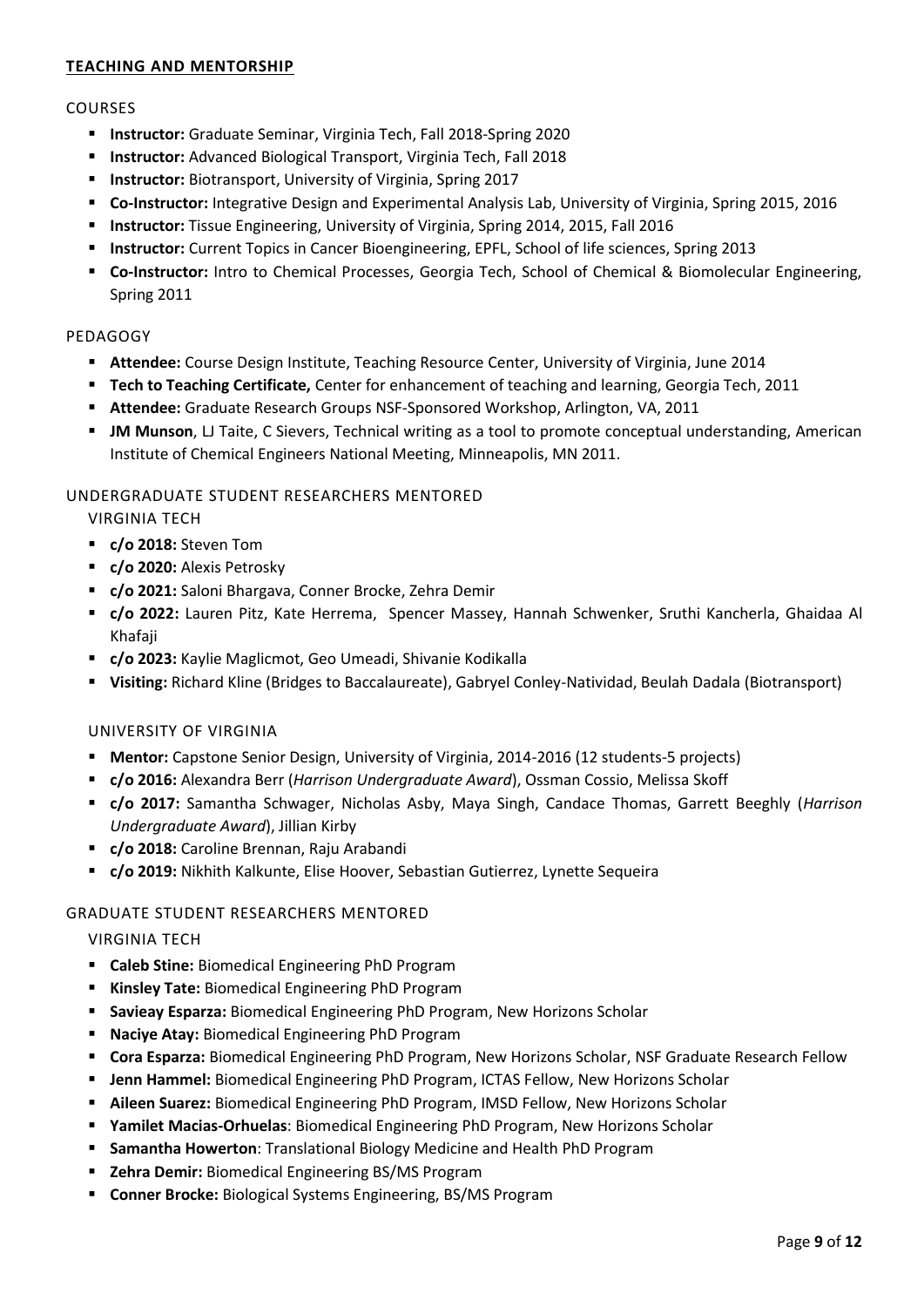#### UNIVERSITY OF VIRGINIA

- **Jessica Yuan (2014-2018):** Biomedical Engineering PhD Program, NIH Cancer Center Training Grant
- **Kathryn Kingsmore (2014-2018):** Biomedical Engineering PhD Program, NSF Graduate Research Fellowship
- **Alexandra Harris, M.S (2014-2018).:** Pathology PhD Program, NIH Biotechnology Training Program
- **Daniel Logsdon (2015-2017):** Biomedical Engineering Master's Program

#### POSTDOCTORAL RESEARCH ASSOCIATES MENTORED

- **R. Chase Cornelison, Ph.D.** (PhD, UT Austin) Current: Assistant Professor UMass-Amherst
- **Krishnashis Chatterjee, Ph.D.** (PhD, Virginia Tech)
- **LaDeidra Monet Roberts, Ph.D.** (PhD, Cornell University)
- **Peng Jin, Ph.D.** (PhD, Seoul National University)
- **Gabriela Mendes, Ph.D.** (PhD, Texas A&M)

#### OTHER MENTEES

**Olivia Turk,** PREP Program Scholar, 2020-2021

#### **[See where lab alumni are now](https://www.munsonlab.com/alumni)**

#### **SERVICE AND LEADERSHIP**

#### FIELD

- **2021:** Leadership Team, Virginia Tech Cancer Research Alliance
- **2020-2021:** Secretary, Council of Diversity Chairs Steering Committee
- **2020-:** Associate Editor, Annals of Biomedical Engineering
- **2023 (upcoming)**: Co-chair elect, Gordon Research Conference on Physical Sciences in Cancer
- **2021 (upcoming):** Vice chair, Gordon Research Conference on Physical Sciences in Cancer
- **2020 (ongoing):** Guest editor, Annals of Biomedical Engineering Special Issue: Bioengineering in Women's Health
- **2019:** Co-chair special session on Bioengineering in Women's Health, Biomedical Engineering Society Annual Meeting, Philadelphia, PA
- **2019-2021**: Junior Editor, Cells Organs and Tissues
- **2018:** Co-organizer, Mid-Atlantic Biomanufacturing Symposium, Charlottesville, VA
- **2016-2017:** National Science Foundation Graduate Research Fellowship Reviewer
- **2016-2017:** Integrated Molecular Analysis Technologies Study Section, National Cancer Institute
- **2016:** Session chair, Cellular motility, Biomedical Engineering Society
- **2015-2017:** Session chair, Cancer Technologies, Biomedical Engineering Society
- **2015-2017:** Session chair, Tissue engineering, Biomedical Engineering Society
- **2014-2016:** Review abstracts Biomedical Engineering Society Annual Meeting
- **2014-2015:** National Science Foundation Graduate Research Fellowship Reviewer
- **Reviewer for:** Cancer Research, Journal of Controlled Release, Integrative Biology, Molecular Cancer Therapeutics, Applied Physiology, Biochemical Engineering Journal, Biotechnology and Bioengineering, PLoSONE, Journal of Biomechanics, Trends in Biotechnology, Breast Cancer Research, Neuroscience, Breast Cancer Research, Science Advances

#### UNIVERSITY/DEPARTMENTAL

VIRGINIA TECH

- **2020-Present:** Associate Director, Small Animal Imaging Facility, Fralin Biomedical Research Institute
- **2020:** National Science Foundation Graduate Research Fellowship Workshop Organizer
- **2020:** Subgroup leader, Diversity and Inclusion, Fralin Biomedical Research Institute
- **2020:** Cardiovascular Research Search Committee, Fralin Biomedical Research Institute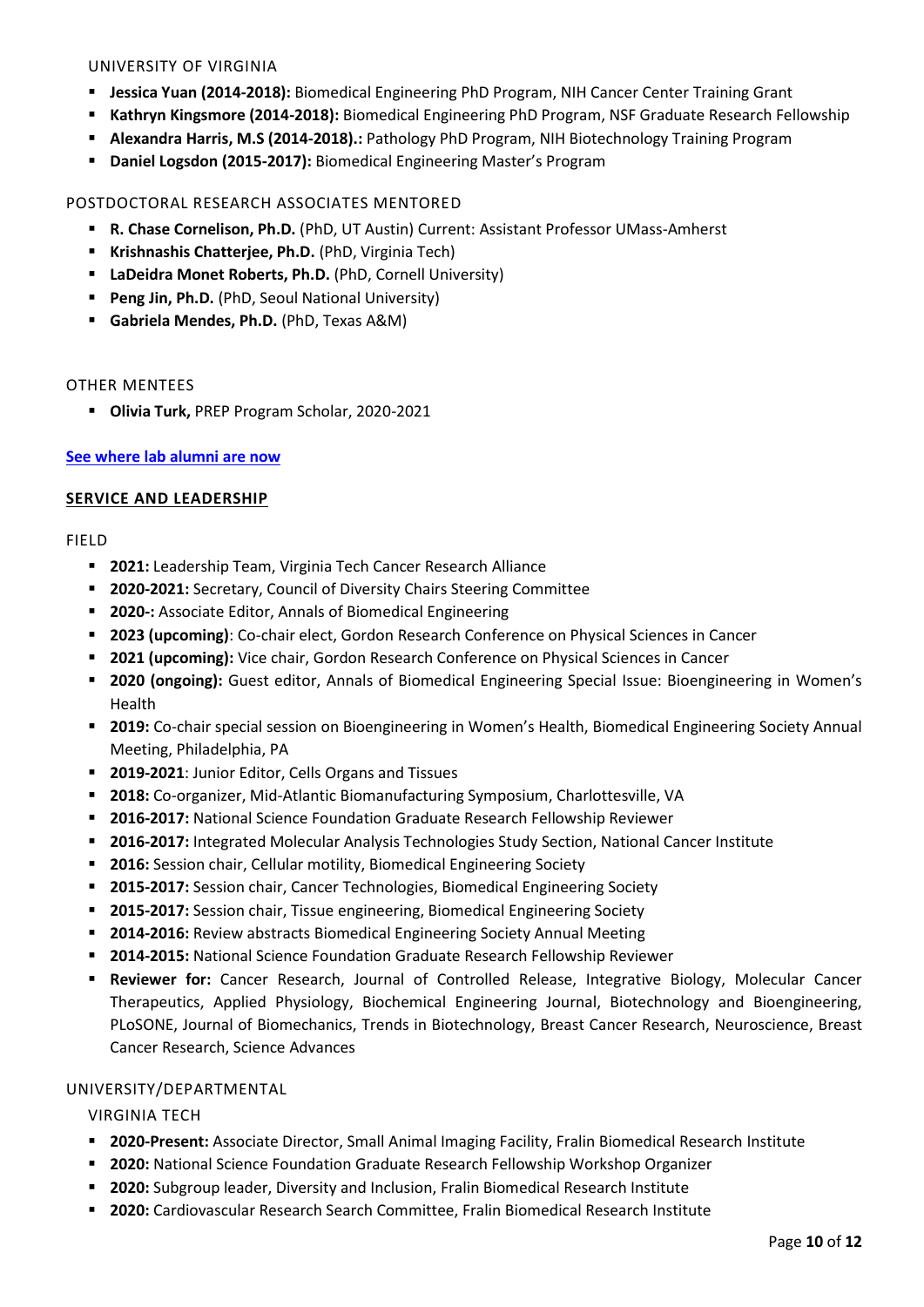- **2019-2021:** Chair, Inclusion and Diversity Committee, Biomedical Engineering & Mechanics
- **2019-2021:** Member, Undergraduate Curriculum Committee, Biomedical Engineering & Mechanics
- **2019-2021:** Member, College of Engineering Inclusion and Diversity Committee
- **2019-2021:** Group Leader, Cancer Bioengineering, Center for Engineered Health, ICTAS
- **2018:** Invited speaker seminar series organizer
- **2018:** CIMER Training for Graduate Mentorship [\(www.cimerproject.org\)](http://www.cimerproject.org/)
- **2018:** Diversity Ally Certificate, Virginia Tech Human Resources and Professional Development
- **2018:** Women's welcome weekend attendee for recruitment
- **2018:** Student Transition Engineering Program Faculty Attendee (new student lunches)
- **2018:** Biomechanics and Biotransport summer research experience for undergraduates faculty mentor
- **2018:** Co-organizer, Center for Engineered Health Virginia Nanosymposium
- **2017:** Graduate Brown Bag Lunch Seminar, Biomedical Engineering
- **2017:** NSF Graduate Research Program Tips and Tricks, School of Engineering Seminar
- **2017-Present:** Cancer Journal Club, Biomedical Engineering & Mechanics

#### UNIVERSITY OF VIRGINIA

- **2016-2017:** Undergraduate curriculum committee
- **2015-2016:** Biotechnology Training Grant Faculty Coordinator Student Seminar Series
- **2015/16:** Faculty Search Committee, Cross-departmental Biomaterials
- **2014/15:** Faculty Search Committee, Biomedical Engineering
- **2013/14:** Graduate Admissions Committee, Biomedical Engineering
- **2014:** Strategic hiring initiative committee, Biomedical Engineering
- **2014-2017:** Judge Biomedical Sciences Poster Symposium, Huskey Graduate Symposium, Undergraduate Research Network Poster Session

#### COMMUNITY

- **KidsTech University,** Virginia Tech, January 2019
- **High School Outreach, December 2018**
- **Virginia Tech Science Festival,** Virginia Tech, October 2018
- **Roanoke STEAM Day**, City of Roanoke , September 2018
- **Biotechnology Educators Conference** Speaker (2018), Virginia Tech
- **TECHGirls** participant (2014-2017), University of Virginia
- **Society for Women Engineers** high school day speaker (2015-2017), University of Virginia

#### THESIS COMMITTEES

#### VIRGINIA TECH-WAKE FOREST

- **Maruf Hoque** (Advisor: John Chappell) TBMH Graduate Program
- **Zerin Khan** (Advisor: Scott Verbridge) Biomedical Engineering PhD Program
- **Joelle Martin** (Advisor: Harry Sontheimer) TBMH Graduate Program
- **Nastaran Alinezhadbalalami** (Advisor: Scott Verbridge) TBMH PhD Program
- **Nora Hlavac (**Advisor: Pam Vandevord) Biomedical Engineering PhD Program, Completed 2018
- **Shiny Rajan** (Advisor: Adam Hall/Alex Skardal) Biomedical Engineering PhD Program

#### UNIVERSITY OF VIRGINIA

- **Sameer Bajikar** (Advisor: Kevin Janes) Biomedical Engineering PhD Program, Completed 2016
- **Angela Zeigler** (Advisor: Jeff Saucerman) Biomedical Engineering MD/PhD, Completed 2017
- **Molly Kelly-Goss** (Advisor: Shayn Peirce-Cottler) Biomedical Engineering PhD Program, Completed 2018
- **Howard Clifton Ray** (Advisor: Paul Yates) Biomedical Engineering PhD Program, Completed 2018
- **Colleen Curley** (Advisor: Richard Price) Biomedical Engineering PhD Program, Completed 2019
- **Bruce Corliss** (Advisor: Shayn Peirce-Cottler) Biomedical Engineering PhD Program, Completed 2019